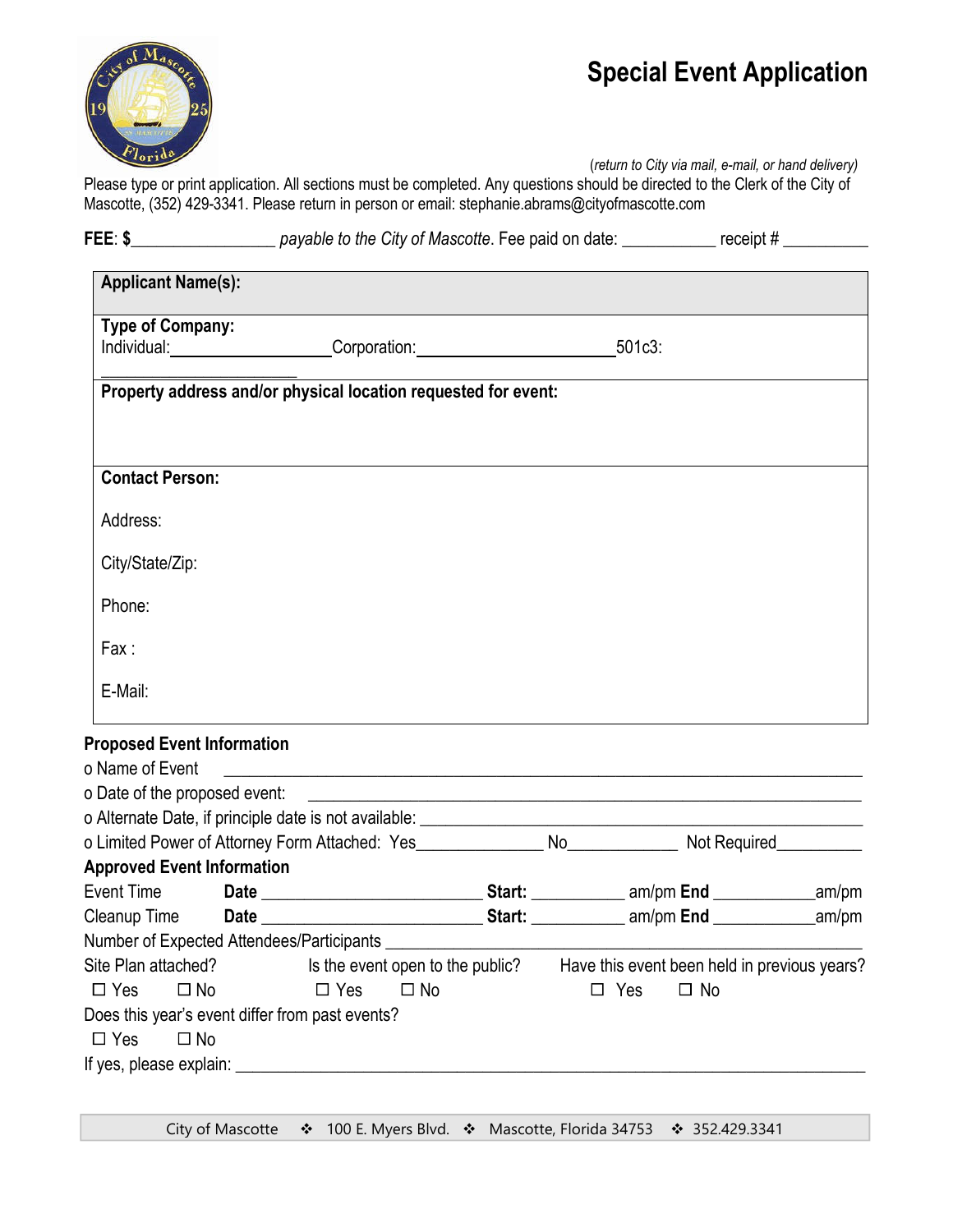

Is the Company putting the Event on charging a fee?

(*return to City via mail, e-mail, or hand delivery)*

### **Will there be Entertainment provided?**

 $\Box$  Yes  $\Box$  No

If yes, see below.

A complete detailed listing, including names, must be provided of all entertainment:

*\*The applicant and event shall be subject to the provisions of Sec. 20-46 for temporary permits including any and all portions related to noise abatement and attenuation methods. The City reserves the right to revoke the permit.*

 $\overline{\phantom{a}}$  , and the contribution of the contribution of the contribution of the contribution of the contribution of the contribution of the contribution of the contribution of the contribution of the contribution of the

| A complete detailed listing of all games, rides, and any contractors used for carnival games and/or |                                                                                 |  |  |  |  |  |
|-----------------------------------------------------------------------------------------------------|---------------------------------------------------------------------------------|--|--|--|--|--|
| rides<br>Will you be using a sound system?                                                          |                                                                                 |  |  |  |  |  |
| $\Box$ No<br>$\Box$ Yes                                                                             |                                                                                 |  |  |  |  |  |
| If yes, see below:                                                                                  |                                                                                 |  |  |  |  |  |
|                                                                                                     |                                                                                 |  |  |  |  |  |
|                                                                                                     |                                                                                 |  |  |  |  |  |
| Will there be Special Effects?                                                                      |                                                                                 |  |  |  |  |  |
| $\square$ No<br>$\Box$ Yes                                                                          |                                                                                 |  |  |  |  |  |
| If yes, see below:                                                                                  |                                                                                 |  |  |  |  |  |
|                                                                                                     |                                                                                 |  |  |  |  |  |
|                                                                                                     |                                                                                 |  |  |  |  |  |
| <b>Parades or Walk/Run Events?</b><br>$\Box$ Yes<br>$\square$ No                                    |                                                                                 |  |  |  |  |  |
| If yes, see below:                                                                                  |                                                                                 |  |  |  |  |  |
|                                                                                                     | Who and how many will participate? This includes participants and spectators:   |  |  |  |  |  |
|                                                                                                     | Is a plan of route attached? Has this been reviewed with the Police Department? |  |  |  |  |  |
| $\square$ No<br>$\Box$ Yes                                                                          | $\Box$ Yes<br>$\square$ No                                                      |  |  |  |  |  |
| Are there proposed Retail Sales at the event (Vendors)?                                             |                                                                                 |  |  |  |  |  |
| $\square$ No<br>$\Box$ Yes                                                                          |                                                                                 |  |  |  |  |  |
|                                                                                                     |                                                                                 |  |  |  |  |  |
|                                                                                                     | If yes, please explain the nature of vendors below (including number of each):  |  |  |  |  |  |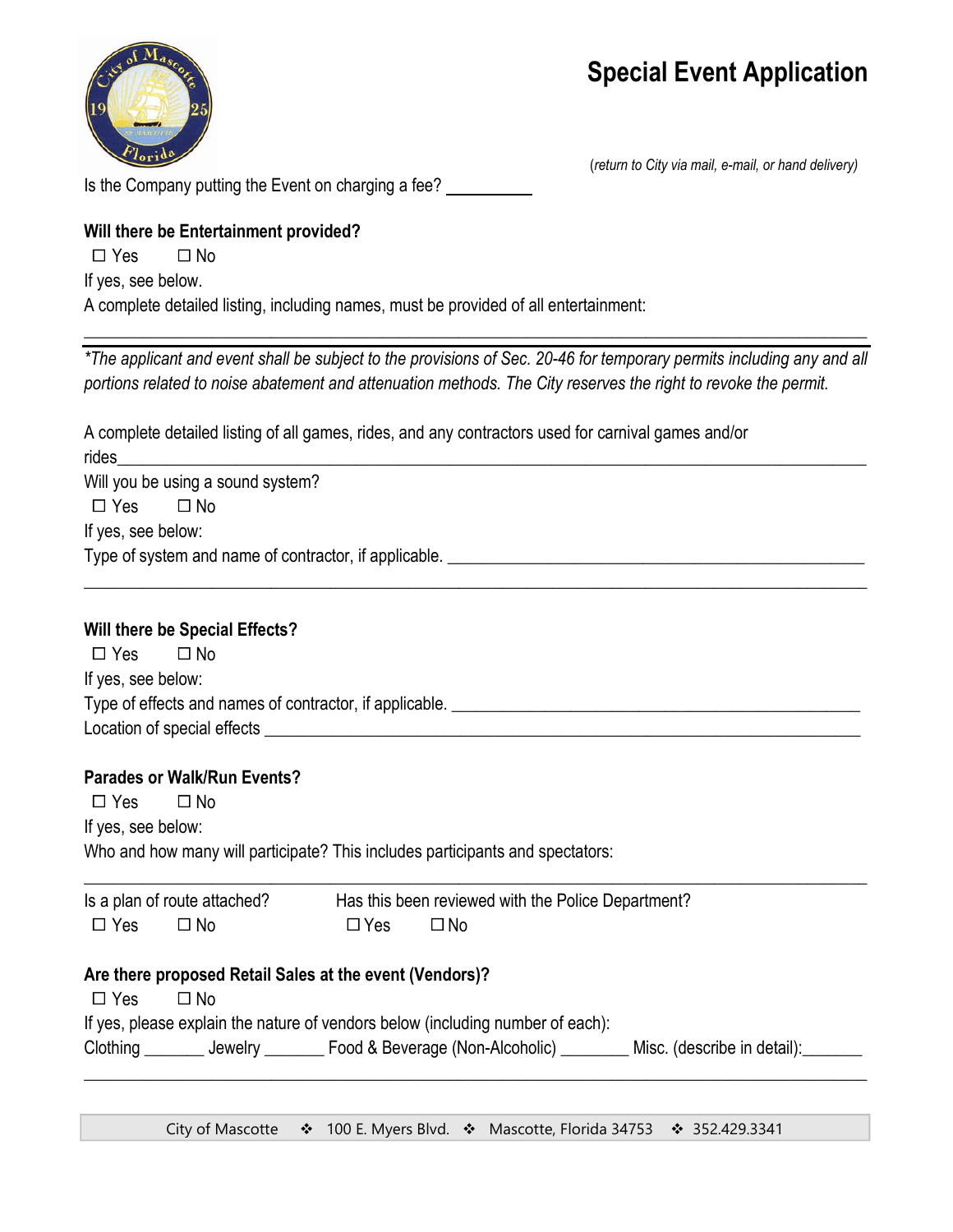М

(*return to City via mail, e-mail, or hand delivery)*

| Is there is any onsite cooking planned? (The Fire department shall be notified)                                                                                | $\Box$ Yes | $\Box$ No |
|----------------------------------------------------------------------------------------------------------------------------------------------------------------|------------|-----------|
|                                                                                                                                                                |            |           |
|                                                                                                                                                                |            |           |
| Will there be Alcoholic Beverages served or sold?<br>$\Box$ No                                                                                                 |            |           |
| $\Box$ Yes                                                                                                                                                     |            |           |
| If yes, please explain below:                                                                                                                                  |            |           |
|                                                                                                                                                                |            |           |
| Type of organization serving alcohol:<br><u> 1989 - Johann Harry Harry Harry Harry Harry Harry Harry Harry Harry Harry Harry Harry Harry Harry Harry Harry</u> |            |           |
| (Additional liability insurance may be required)                                                                                                               |            |           |
| Do you require City documentation to receive a license?                                                                                                        |            |           |
| $\Box$ Yes<br>$\Box$ No                                                                                                                                        |            |           |
| <b>Event Promotion</b>                                                                                                                                         |            |           |
|                                                                                                                                                                |            |           |
|                                                                                                                                                                |            |           |
|                                                                                                                                                                |            |           |
| <b>Event Signage</b>                                                                                                                                           |            |           |
| Will there be event signage required?                                                                                                                          |            |           |
| $\Box$ Yes<br>$\Box$ No                                                                                                                                        |            |           |
| If Yes, how many signs are required? What are the proposed dimensions? What location(s) will they be posted?                                                   |            |           |
|                                                                                                                                                                |            |           |
|                                                                                                                                                                |            |           |
| City Facility Requirements (for use of City property or assets)                                                                                                |            |           |
|                                                                                                                                                                |            |           |
| Let us be a factor for a constant of the contracted and $f(f)$ are contracted at $\lambda$ .                                                                   |            |           |

Is electricity going to be needed (if available)  $\Box$  Yes  $\Box$  No Are City chairs going to be needed (if available)  $\Box$  Yes  $\Box$  No Are City tables going to be needed (if available)  $\Box$  Yes  $\Box$  No Are any City buildings going to be needed (if available)  $\Box$  Yes  $\Box$  No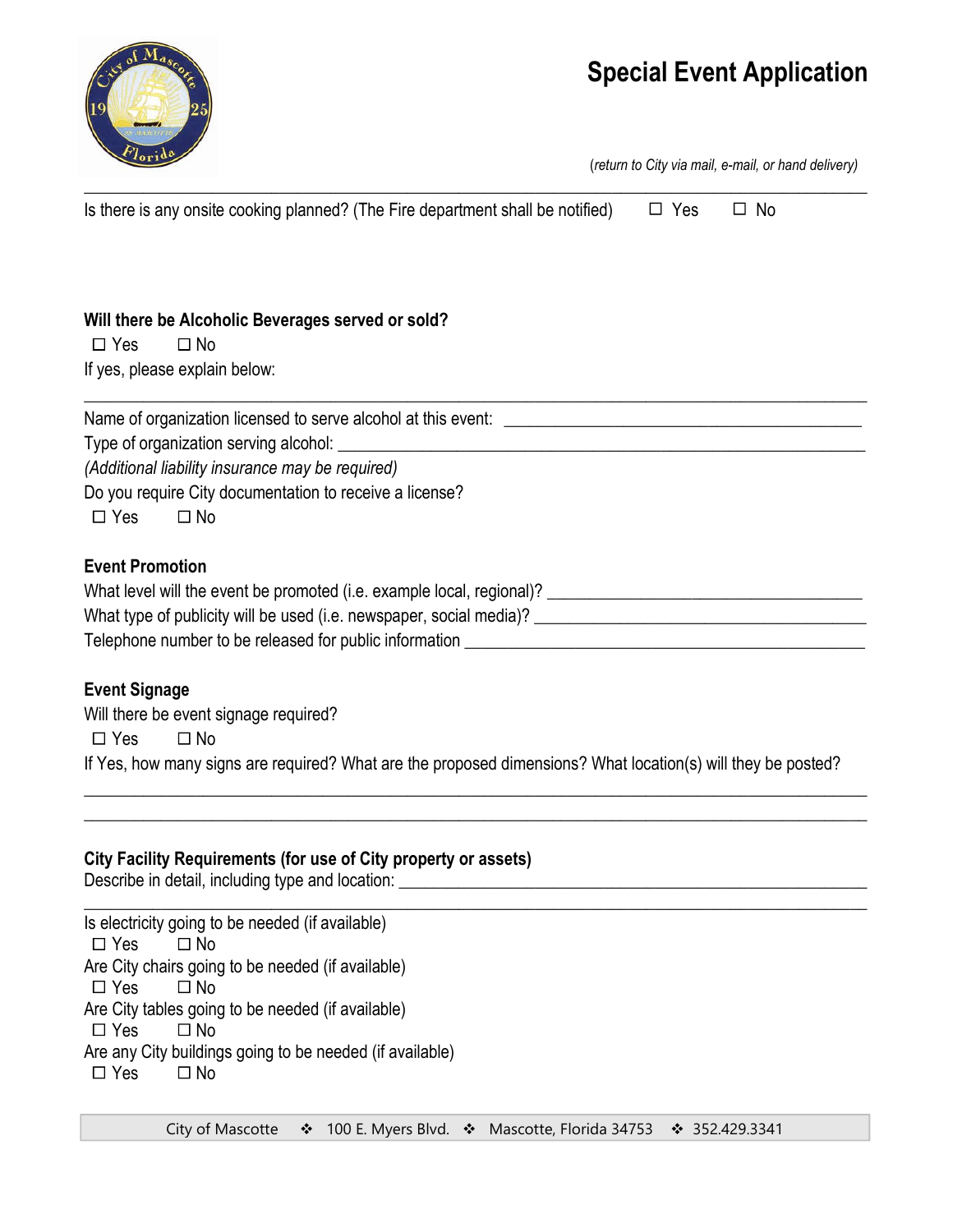(*return to City via mail, e-mail, or hand delivery)*



*\* There will be additional fees for the above services.* 

### **Port-O-Lets & Sanitation Requirements**

| Will Port-O-Lets be provided? $\Box$ Yes $\Box$ No<br>If yes, how many port-o-lets will you be providing?                                                                                                                  | (Indicate locations on the site plan) |
|----------------------------------------------------------------------------------------------------------------------------------------------------------------------------------------------------------------------------|---------------------------------------|
| (ADA requires one handicapped restroom in each group of restrooms)                                                                                                                                                         |                                       |
| Will waste receptacles be provided? $\Box$ Yes $\Box$ No                                                                                                                                                                   |                                       |
| If yes, how many waste receptacles (roll-a-ways) do you request from the City? _______________________________                                                                                                             |                                       |
|                                                                                                                                                                                                                            |                                       |
| <b>Traffic Alterations and Parking Requirements</b>                                                                                                                                                                        |                                       |
| Will Traffic Alterations be required? $\Box$ Yes<br>$\Box$ No                                                                                                                                                              |                                       |
|                                                                                                                                                                                                                            |                                       |
|                                                                                                                                                                                                                            |                                       |
| (Requests to close State roads require FDOT permit, which needs to be approved by the City of Mascotte prior to<br>application to FDOT)                                                                                    |                                       |
| Will public parking areas, streets, sidewalks, etc. be restricted or obstructed (show on site plan)?<br>$\square$ No<br>$\Box$ Yes                                                                                         |                                       |
| Does your plan include on-site parking and how many spaces are required?<br>$\Box$ Yes<br>$\square$ No                                                                                                                     |                                       |
| Does your plan include off-site parking and how many spaces are required? __________________________                                                                                                                       |                                       |
| $\Box$ Yes<br>$\Box$ No                                                                                                                                                                                                    |                                       |
| Will you charge for either off-site or on-site parking and how much?<br>$\Box$ Yes<br>$\square$ No                                                                                                                         |                                       |
| Will shuttles be used to transport, how many shuttles, and what route?<br>Mill shuttles be used to transport, how many shuttles, and what route?<br>Mill shuttles be used to transport, how many shuttles, and what route? |                                       |
| $\Box$ Yes<br>$\Box$ No                                                                                                                                                                                                    |                                       |
| <b>Americans with Disabilities Act</b>                                                                                                                                                                                     |                                       |
|                                                                                                                                                                                                                            |                                       |

ADA requires with accessibility guidelines as adopted by the State of Florida are now in effect. The following provisions are to be considered ADA accessibility.

ADA restroom facilities? (One handicapped for each group of port-o-lets)

 $\Box$  Yes  $\Box$  No

Handicapped parking facilities (show on site plan)?

 $\Box$  Yes  $\Box$  No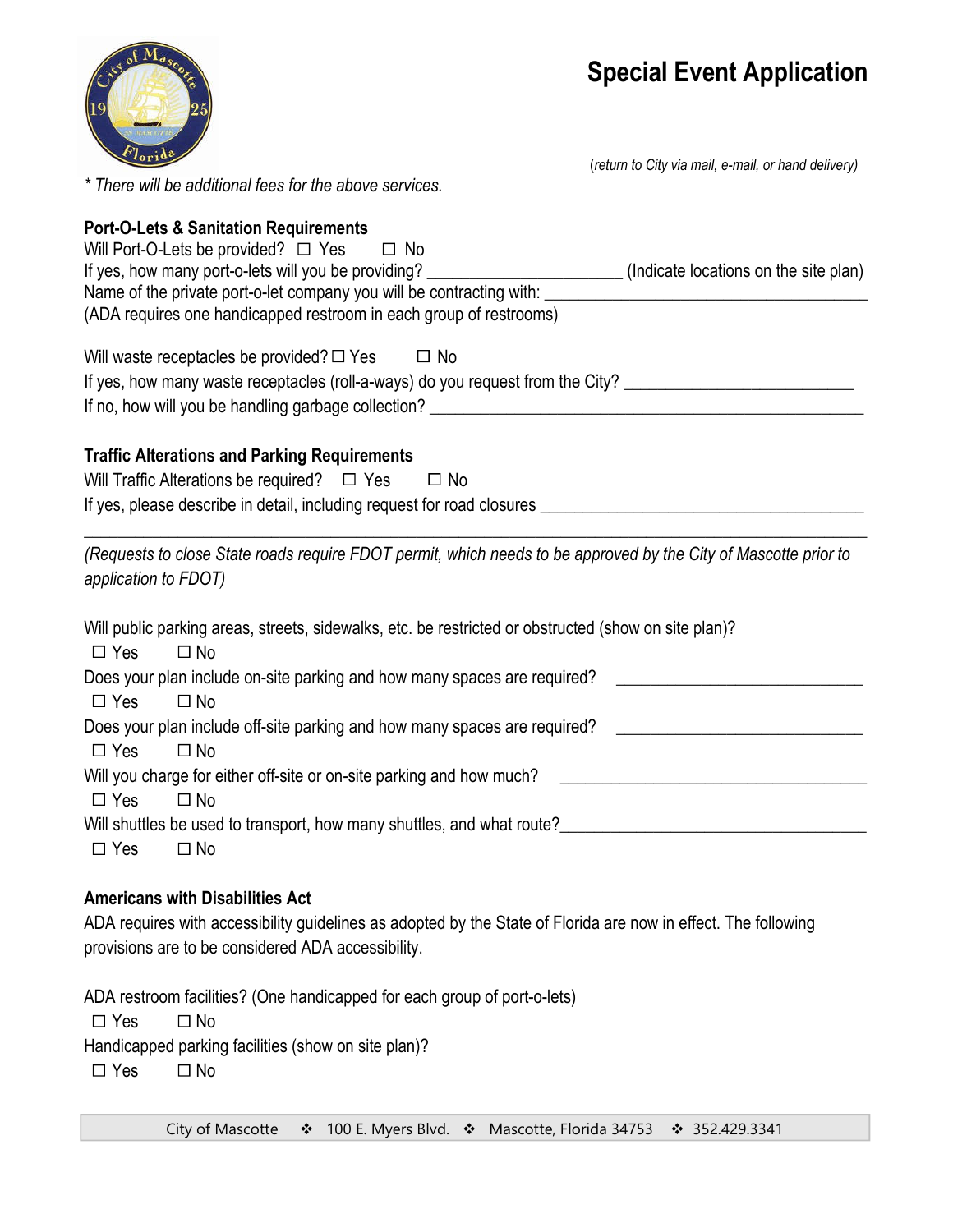

(*return to City via mail, e-mail, or hand delivery)*

Handicapped assistance and what types will be available?

 $\Box$  Yes  $\Box$  No If yes, please describe \_\_\_\_\_\_\_\_\_\_\_\_\_\_\_\_\_\_\_\_\_\_\_\_\_\_\_\_\_\_\_\_\_\_\_\_\_\_\_\_\_\_\_\_\_\_\_\_\_\_\_\_\_\_\_\_\_\_\_\_\_\_\_\_\_\_\_\_\_\_\_\_\_

#### **Police Protection and Security**

*Note: public property requires the use of the Mascotte Police Department employees during the event at the promoter's expense.*

What are your plans for providing additional security?

### **Emergency Fire/Medical Services**

*Note: Public property requires the use of the Lake County Fire/Rescue Department employees during the event at the promoter's expense.* 

What are your plans for providing Fire/EMS?

**Tents** Are tents to be used for the event?

 $\Box$  Yes  $\Box$  No

If yes, show proposed location(s) on the site plan. Indicate size, type, use and anchoring.

### **Comprehensive General Liability Insurance coverage for the City of Mascotte from the sponsor**

The applicant will provide an insurance certificate to the City of Mascotte, naming the **City of Mascotte** as additional insured in the amount not less than \$500K for death or injury to any one person, \$1 million aggregate for any one occurrence for death or bodily injury, and \$500K for damage to any property. Or a combined single limit of \$1 million for any claim of injury or property.

### **ATTACHMENTS:**

**Property owner authorization** (must be attached to this application)

**Site plan for the event:** (must be attached to this application)

**Motion Picture and Filming:** Please attach the standard form for motion photography production permit for Orange, Seminole, Lake, and Osceola Counties to this application.

### **City Approval / Denial**

\_\_\_\_\_\_\_\_\_\_\_\_\_\_\_\_\_\_\_\_\_\_\_\_\_\_ \_\_\_\_\_\_\_\_\_\_\_\_\_\_\_\_\_\_\_\_\_\_\_\_\_\_\_\_ City Manager Chief of Police

\_\_\_\_\_\_\_\_\_\_\_\_\_\_\_\_\_\_\_\_\_\_\_\_\_\_ \_\_\_\_\_\_\_\_\_\_\_\_\_\_\_\_\_\_\_\_\_\_\_\_\_\_\_\_